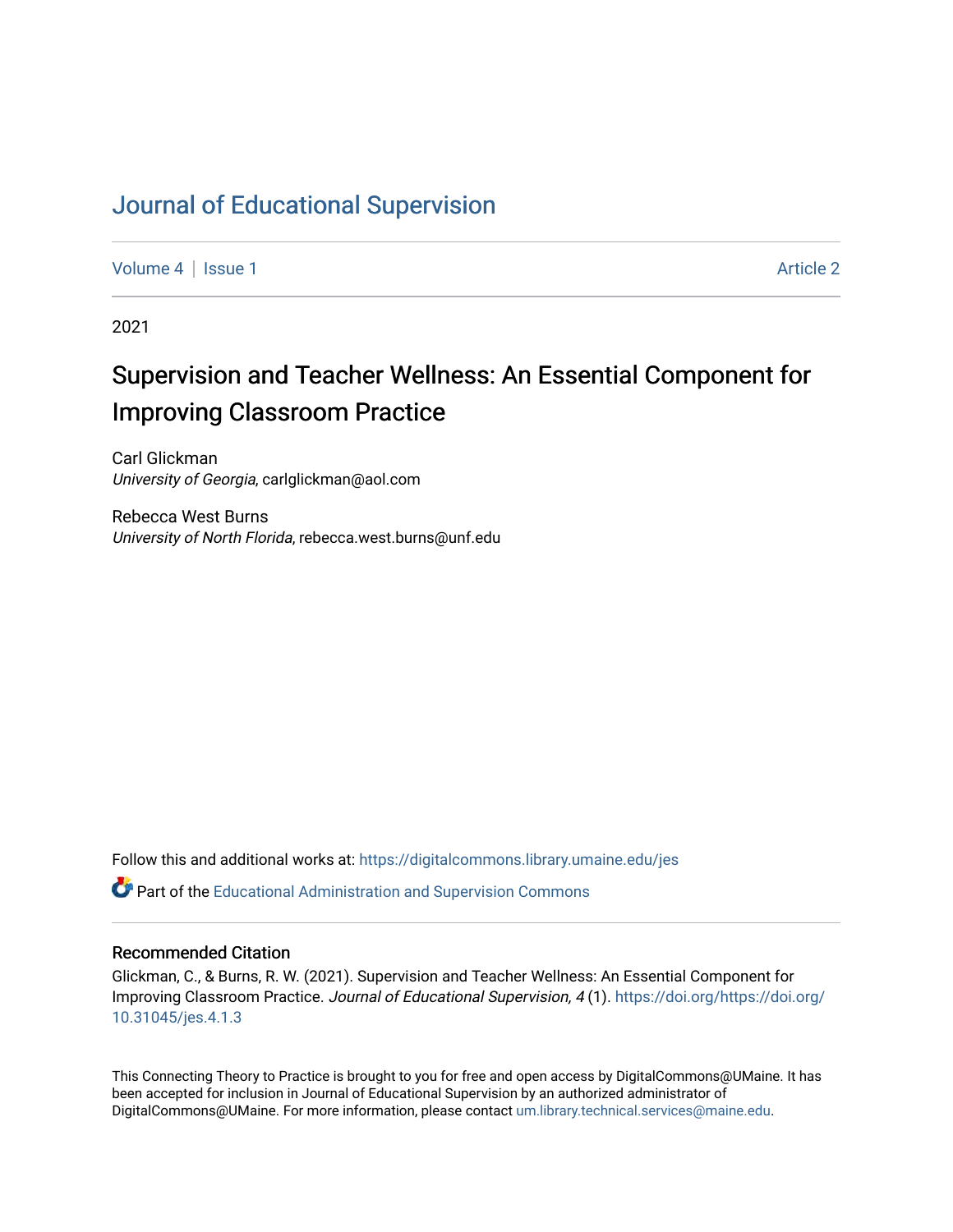# **Supervision and Teacher Wellness: An Essential Component for Improving Classroom Practice**

Journal of Educational Supervision  $18 - 25$ Volume 4, Issue 1, 2021 DOI:<https://doi.org/10.31045/jes.4.1.3> <https://digitalcommons.library.umaine.edu/jes/>

### **Carl D. Glickman<sup>1</sup> and Rebecca West Burns<sup>2</sup>**

#### **Abstract**

Teaching has always been a stressful profession, but the additions of high-stakes accountability coupled with a global pandemic have increased stress to unprecedented levels. Thus, supervision must attend to teacher wellness to improve instructional practice. This article offers practical suggestions educational leaders can implement in their supervision to support teachers' emotional well-being. Those strategies include being humble, giving statements of affirmation and practice, using data to drive inquiry, focusing on strengths, offering concrete suggestions, thinking aloud, re-energizing teachers intellectually, leveraging community resources, and developing teacher leaders. More information about these strategies and other practical ways to support teacher learning can be found in the book *Leadership for Learning: How to Bring Out the Best in Teachers (2nd ed.).*

#### **Keywords**

supervision; social emotional learning; instructional leadership; educational leadership; teacher education

#### **Corresponding Author:**

Rebecca West Burns (College of Education and Human Services, University of North Florida, 1 UNF Drive, Jacksonville, FL, 32224, USA) email: rebecca.west.burns@unf.edu

<sup>&</sup>lt;sup>1</sup> University of Georgia, Georgia, USA

<sup>2</sup> University of North Florida, Florida, USA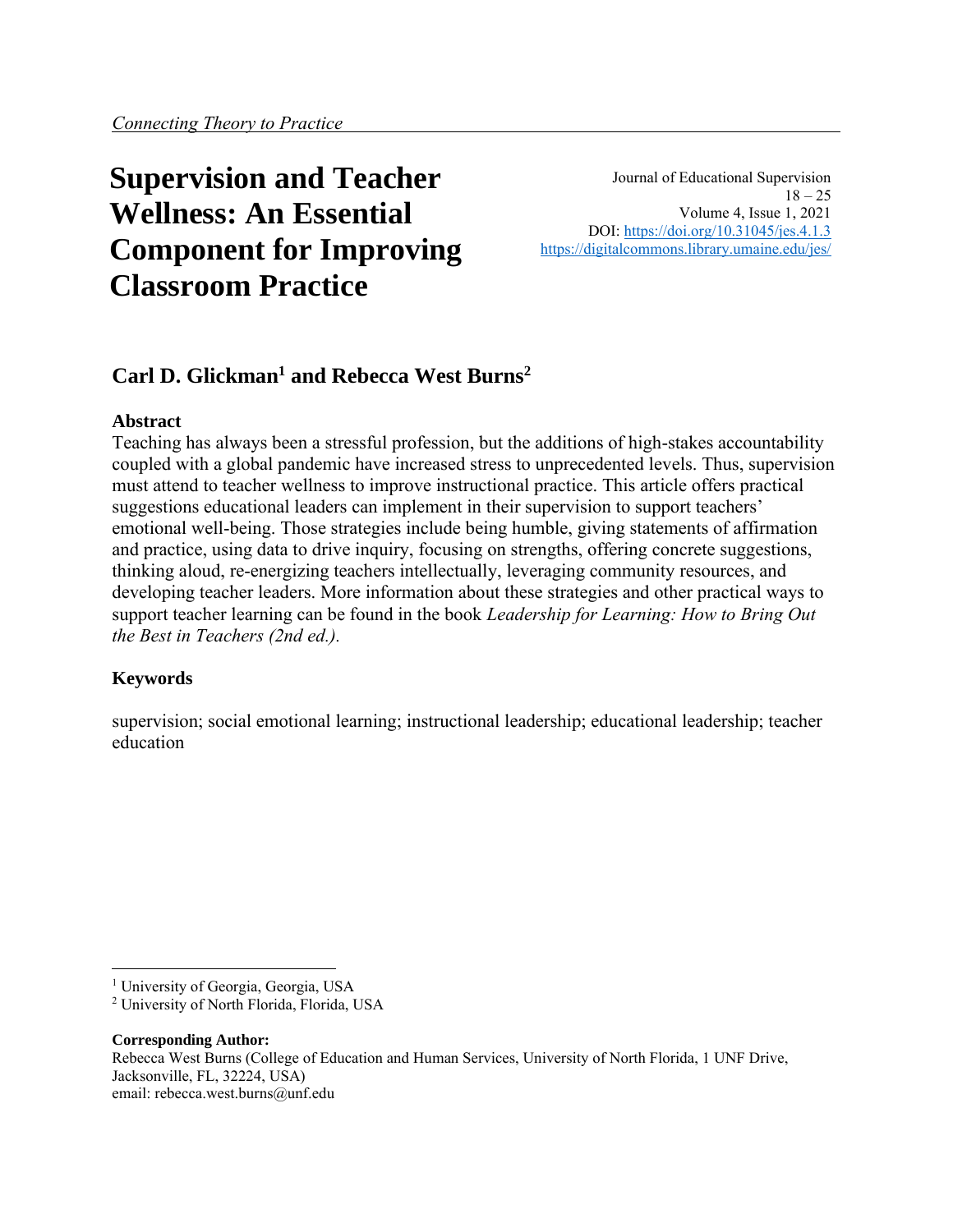#### **Introduction**

Recently we have realized that despite the attention that has been given to developmental levels, technical skills, interpersonal approaches, and comprehensive methods to support instructional improvement, attending to teacher wellness is an essential component to supervision and instructional leadership (Glickman & Burns, 2020). The 2019 issue of *Educational Leadership* was entirely dedicated to teacher stress, and the annual poll of teacher attitudes toward K-12 education (Gewertz, 2019) found the majority of teachers feel they are being worked on, not worked with, and a 2017 American Federation of Teachers study found 61 percent of teachers feel their jobs were always or often stressful, and 58 percent cited poor mental health as a result of job-related stress (AFT, 2017). All this, keep in mind, was from studies prior to the Covid-19 pandemic. Now in May of 2021, an even larger share of teachers (92 percent) report teaching is increasingly stressful (Kurtz, 2021). Issues of teacher burn out, retention, emotional and intellectual health, and professional development and satisfaction need to be front and center in the work that we do in the context of supervision and instructional leadership.

#### **Recommendations of Practitioners**

Educational leadership is required at all levels, from the classroom teachers to the principal to the superintendent. The ongoing drive of enacting leadership in action is the same: to invigorate a school's collective reach to reimagine new classroom learning opportunities for teachers and students. What follows is what we believe is necessary for you, the reader, to consider in helping others improve their classroom practice. We offer seven recommendations for bringing out the best in teachers, especially now in a stressful high stakes accountability climate exacerbated by the effects of the COVID-19 pandemic; they include: 1) be humble; 2) give statements of affirmation and praise; 3) use data, protocols, and teacher inquiry; 4) offer concrete suggestions and think aloud; 5) reenergize teachers intellectually; 6) leverage resources and community schools; and 7) develop teachers as leaders<sup>3</sup>.

#### **Be Humble**

When observing a teacher, there is a natural tendency to compare what is observed to one's own preferred style. Thoughts might cross your mind such as "Why is the teacher doing that? That's not right. The teacher should do it like this." This narcissistic tendency to want to make others like us is dangerous because different does not necessarily mean bad (Pajak, 2012). Thus, when you observe classroom practices that may look different from how you would have done it, pause and focus on the myriad of practices that can achieve common learning goals. The larger, schoolbased question should be, "What is the overall definition of teaching and learning in our school? What do we want students to able to know and do and how do we assess achievement progress? It's not your definition, it is a common definition that belongs to all and teachers can implement practices that respond to those larger questions in multiple ways. This mindset leads to encouraging a teacher to reflect on what you have observed and opens space for innovative thinking, experimenting, and mutual problem solving.

<sup>3</sup> This article is based on content drawn from *Leadership for learning: How to bring out the best in every teacher* (2nd ed.). To learn more, visit [bit.ly/LeadLrn2EBk.](https://t.co/dd6lTAZHtZ?amp=1)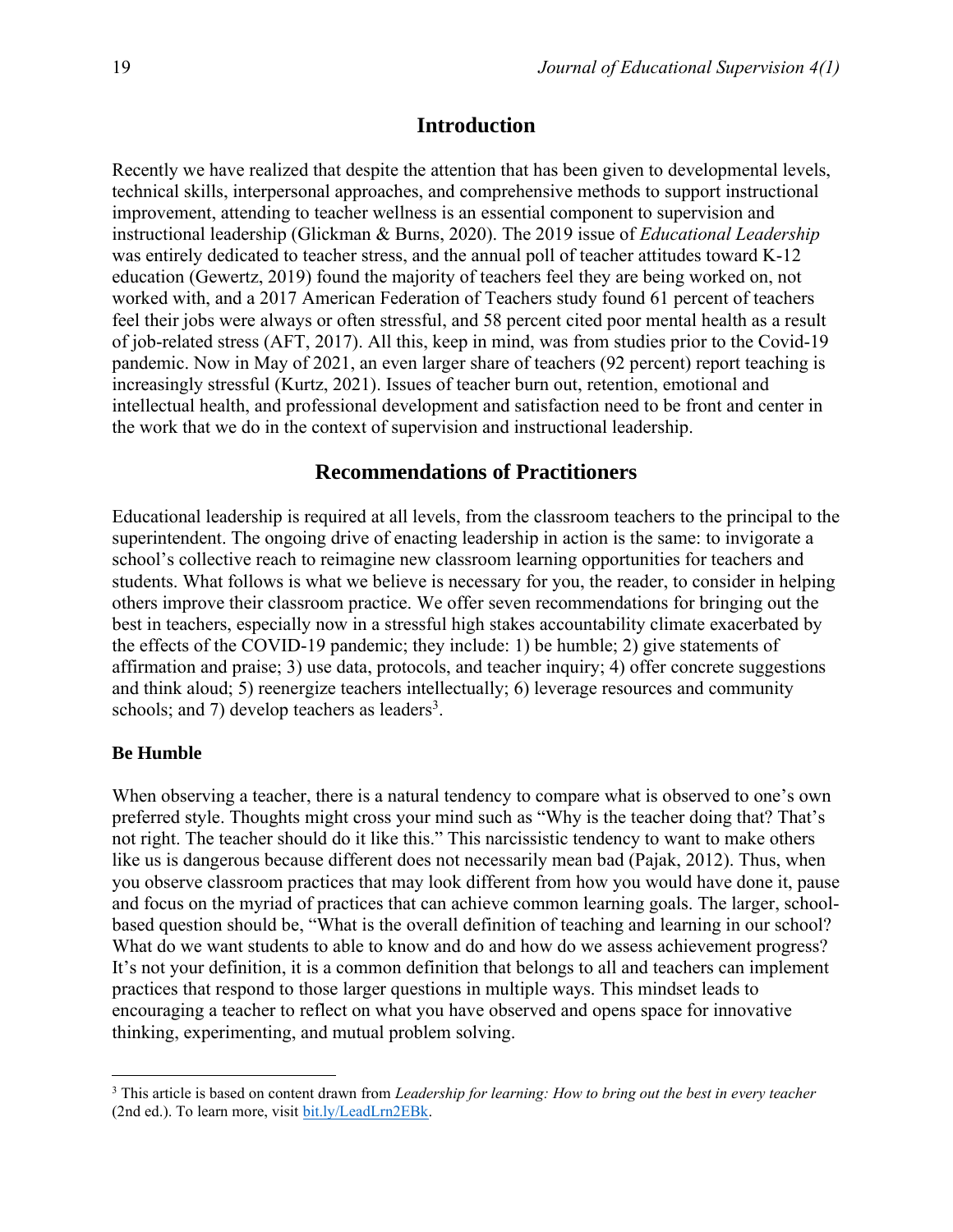Being humble is not easy. Being humble sometimes means allowing teachers to take risks and try strategies with which you already have experience and feel would not work in a given situation. When that happens, ask the teacher questions to understand their thinking more deeply. Sentence starters like, "Tell me more about that strategy" and "Why do you think that strategy will work in this given situation?" or "What is it about that strategy that is appealing to you?" and "How do you think that strategy will benefit your students?" Getting answers to those questions will give you insight into the teacher's thinking, and if the teacher has a strong rationale connected to supporting their students' learning, then why not allow them to take the risk? Remember, so long as students' well-being is prioritized and the teacher's idea is aligned with the definition of teaching and learning for the school than the teacher should be able to pursue this approach.

#### **Give Statements of Affirmation and Praise**

Teachers, like all of us, need to hear that they are doing a good job and that others have confidence in them. They especially need to hear those words of support from their peers and leaders. Support can come in many forms. Praise is a common form of support. Letting a teacher know that you have noticed something they have done well can really boost a teacher's spirit. Statements such as "I noticed when you did X, the students really responded with Y" or "I really appreciated when you did X" and then tell the teacher how their actions have helped others like their students, the school, their peers, or even you. You can give praise verbally or you can leave the teacher a note in their mailbox, on their desk, or through their email. No matter how you give praise, try to notice at least one positive action from a teacher every day.

Praise is not the only way to offer teachers support. You can also give emotional support through summarizing and reflective statements. Really listening to teachers and offering statements of support like "I have confidence in you…" "So, what I hear you saying is…" "It sounds like..." are all helpful sentence starters that show teachers you hear them. You could also offer assistance by asking questions like, "How can I help?," "What do you need from me right now?" or "What else can I do for you at this time?" These can all be useful questions to let teachers know that you empathize and that you are there for them. Teachers who are severely stressed just want to know that somebody, and especially those whom they look up to, recognizes what they are going through. Emotional support comes from the heart; they are affirmations that are true and genuine.

#### **Use Data, Success Analysis Protocols, and Teacher Inquiry**

In addition to statements of affirmation, using data and deliberately pointing to successes in the data if the teacher is struggling can be helpful. If a teacher is feeling down or shares a problem or dilemma with you, try to find the bright side of the problem and direct the teacher toward the positive potentials within the problem.

We have found that using a modified version of the Success Analysis Protocol from the School Reform Initiative can be really helpful (Grove, 2017). The Success Analysis Protocol asks teachers to think about a time when they were successful and to record that success on a piece of paper. They also should note why it was so successful. The teacher then shares their success with you and/or with a group of peers. During the conversation, others can ask the teacher clarifying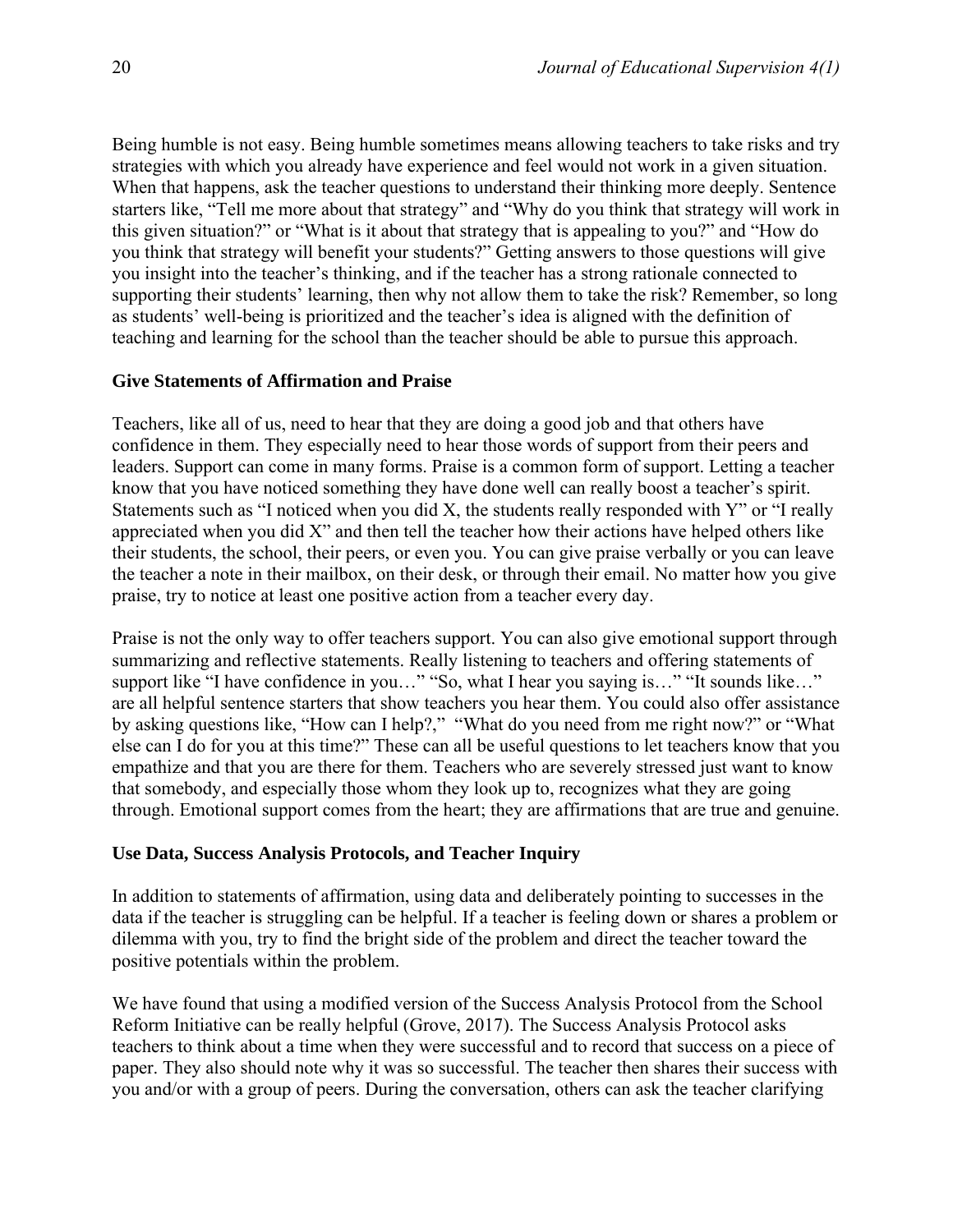and probing questions to learn more about the success. This time of questioning can be very powerful for the teacher as it helps to unearth tacit practices and ways of being; it can show the teacher what they have accomplished and how they have been successful in the past. Focusing on strengths and celebrating successes are critical for providing teachers with emotional support. While it is helpful to hear it from you as their leader, when teachers come to the realization of their own successes themselves, the experience can be equally powerful and transformative.

In addition to the Success Analysis Protocol, you can also use teacher inquiry as an emotional support strategy. By turning the teacher's problem or dilemma into a question, the teacher regains control and becomes the driver to address the issue. Some leaders find using humor as an effective strategy, but we caution this strategy. If your humor is typically sarcasm, it can create misunderstanding and actually perpetuate the problem (Burns et al., 2020), so be judicious in how you use humor.

#### **Offer Concrete Suggestions and Support Thinking Out Loud**

Sometimes when teachers are down emotionally, they do not have much tolerance for ambiguity. If they come to you, they may be seeking practical suggestions as potential solutions. While we do not advocate telling teachers what they should so in all situations, there are times when giving teachers suggestions is necessary. An educator, when incredibly frustrated with their practice, might want your advice. Statements that begin with "In my experience, I have found…" "Have you tried…" or "If I were in your shoes, I might…" can be useful. Even highly functioning teachers sometimes need a trusted person to turn to in order to help them think straight.

A word of caution – telling teachers what to do is much easier and requires less skill than asking questions to deeply understand a problem, elicit their beliefs, and empower them to identify potential solutions. If you misdiagnose a teacher's emotional needs and you give them concrete suggestions when it was not warranted or wanted, a teacher might find you overbearing or imposing. A good rule of thumb is to offer suggestions only when a teacher asks for it. If a teacher hasn't explicitly said, "What would you do?" you could open the door by asking, "May I make a suggestion?" or "Would you like my advice?" and then if the teacher agrees you can use one of the other sentence starters like, "In my experience…" etc. Otherwise, it's best not to offer concrete suggestions until the teacher is ready and has specifically asked for that kind of support.

In addition to giving advice, you can think aloud with teachers. By thinking aloud, you are modeling an open, problem solving process. You also are showing empathy with the situation by illustrating how you would feel and respond if you were experiencing the same dilemma. Sometimes teachers need to see images of the possible. Suggesting that a teacher observe another teacher can help the frustrated teacher see an image of possibility, of what it could look like in practice, which can encourage the frustrated teacher to take risks in the future. You could support this suggestion by covering the teacher's class while they observe another teacher or by arranging for a guest teacher to cover the class while you observe someone else with the teacher. Finally, you also can draw on their past experiences. Asking the teacher questions like, "Have you experienced something like this in the past?" or "What have you done in the past when you have encountered..." can be helpful in reminding the teacher of past successful experiences.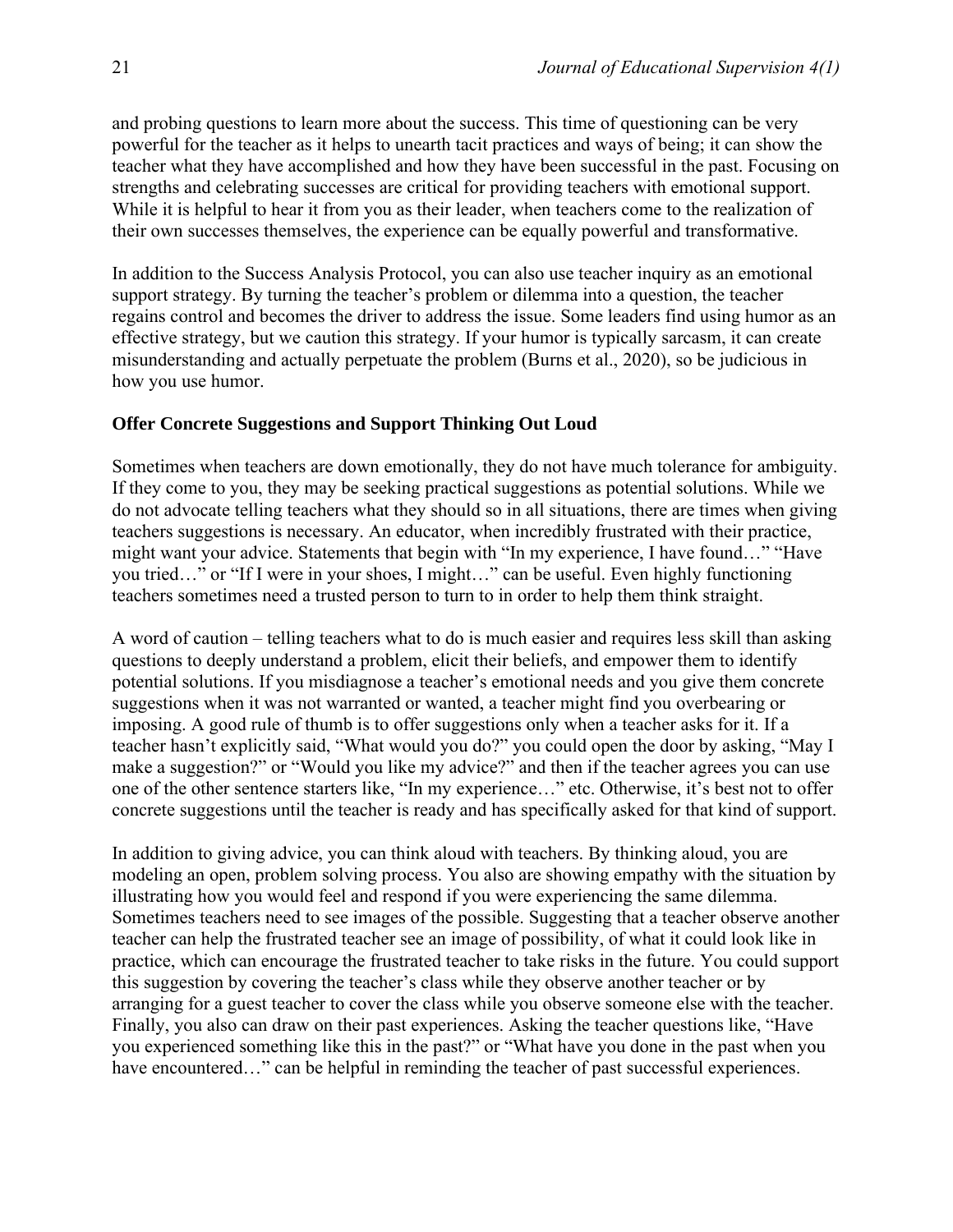#### **Reenergize Teachers Intellectually**

Sometimes teachers' frustration is connected to their struggles with improvement. This is especially true with innovative teachers and those we have identified as consummate professionals. Teachers who are higher functioning thrive on innovation and change, which can become stifled under high-stakes accountability policies. Sometimes higher functioning teachers want to be intellectually challenged – they want to grow and continually improve. In these cases, you can support a teacher's emotional well-being by stretching the teacher's thinking to unearth tacit beliefs and rethink practice. Sometimes teachers might become frustrated because they feel like they are stagnating professionally. Teaching is not exciting to them anymore. Stretching their thinking can be an effective strategy for reenergizing professional teachers.

The best way is to engage in spirited dialogue by asking questions and challenging ideas. Seeking to understand why a teacher is doing what they are doing or have always done takes time, yet it can be a powerful, productive dialogue for improving practice. Sentence starters like, "Tell me about…" "Why do you think that is…" "How is/are…" "What would excite you to try as a teacher…" can invite such thinking.

Reenergizing teachers can also come from outside experiences. If your budget allows, find ways for the teacher to attend a conference or workshop. Suggest a provocative article (or even our book, perhaps) to stimulate thinking. Encourage them to network online with other educators involved in stimulating and innovative practices or join a "best practices" study group.

#### **Leverage Resources and Community Schools**

Community schools are a trending model of educational reform across the United States. There are a variety of models, but the commonality among all of them is leveraging resources from the community to support a holistic approach to education by providing access and opportunity to extracurricular activities, health and well-being services, and high-quality academic instruction. In Florida, for example, Community Partnership Schools are an emerging model of schooluniversity community collaboration spearheaded by the University of Central Florida. In this model, a local education agency, an institution of higher education, a local medical provider, and a local community non-profit make a long-term (twenty-five years to be exact) commitment to transforming the local community by making the school the hub of the community.

Through community schools, parents, children, and other community members can get access to medical services, dental services, vision services, mental health services, employment training, and more at the school. Students get access to a variety of extracurricular after school activities like music, art, dance, robotics, sports, tutoring, and more that are not provided during the regular academic day. By learning about the local community agencies and partnering with them, you can leverage external resources to support students so that they come to school with their basic needs met. This way, students can focus on learning, and your teachers can focus on teaching. High-quality partnerships can improve teaching and create a true continuum of lifelong learning for teachers (Burns et al., 2015).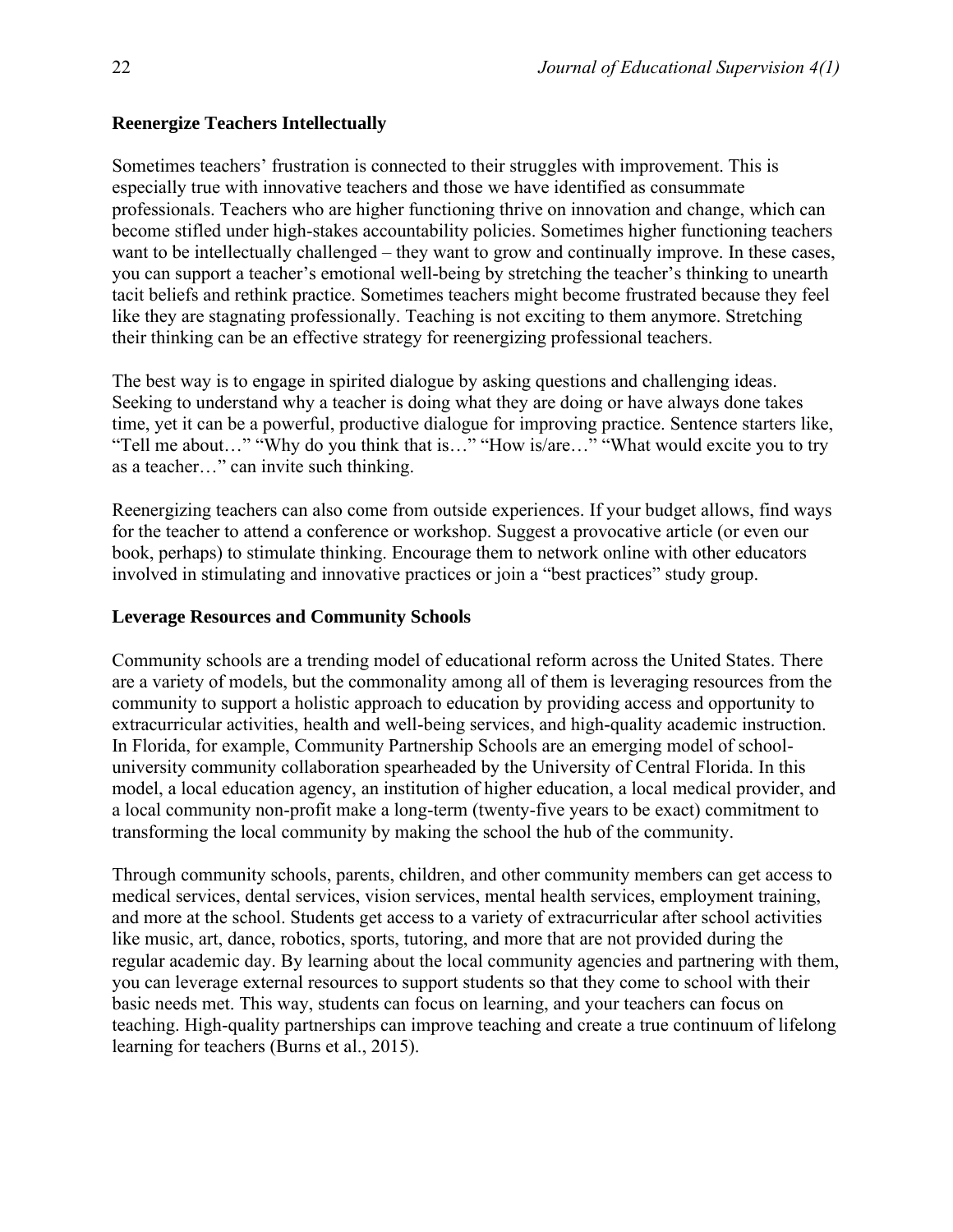#### **Develop Teacher Leaders**

Teacher leadership is defined as the ability of teachers to positively influence the instructional practice of their peers (Hunzicker, 2018; York-Barr & Duke, 2004). Developing teachers as teacher leaders not only can assist you with improving school culture and climate as well as instructional practice, but it can also address teachers' social emotional well-being by reinvigorating your most professional teachers.

So how do you cultivate teacher leadership in your building? Some leaders create schoolwide committees where teachers have the opportunity to spearhead different initiatives. In schools with whom we have worked, we have seen committees like "The Sunshine Committee" targeting teacher morale and school-wide culture, "The Professional Development Committee" targeting teacher voice in professional learning in the school, and "The Advisory Committee" targeting instructional and non-instructional staff input into the functioning of the school. Other schools have opportunities like team leader, grade level leader, or department chair.

Leading through formal committees or roles is one way, but teacher leadership can also be enacted in informal ways. These organic teacher leaders want to improve professionally, but they love teaching and don't want to leave their students or their classrooms. Helping these informal teacher leaders means finding ways to help fulfill their professional desires while allowing them space to lead from within their classrooms. One way we have seen leaders cultivate informal teacher leadership is by having demonstration classrooms. Other leaders have encouraged teachers to mentor teacher candidates as a way to give back to the profession and lead from within the classroom. The point is leading must become a collaborative endeavor. School-wide change does come from a strong leader, but a strong leader recognizes that they can't do it alone. They need to build internal capacity to harness the intellectual expertise and the cultural capital of teachers within their buildings to develop a shared sense of responsibility and collective efficacy to actualize change. By seeing the leadership potential in your teachers and intentionally developing that leadership, you can create a powerful school leadership team to become an unstoppable force for instructional improvement (see Burns et al., 2017; Burns et al., 2020).

#### **Implications for Supervision**

The work of instructional improvement is not a glory train; people will disagree with each other, they will get tired, and unpredictable negatives will occur. But when all is said and done, when educators work purposefully within and across classrooms, students, in all their magnificent differences, will learn well and all of us as educators and leaders will stand proud to have ushered in a new and better future for our youth. In this age of high-stakes accountability, it can be tempting to solely focus on instructional practice, but attending to teacher wellness as an integral practice in your supervision is imperative to improving instructional practice; it is not separate from it. By being humble, giving statements of affirmation and practice, using data to drive inquiry, focusing on strengths, offering concrete suggestions, thinking aloud, re-energizing teachers intellectually, leveraging community resources, and developing teachers leaders, educational leaders can enhance their supervision to improve teachers' instructional practice in order to positively influence student learning.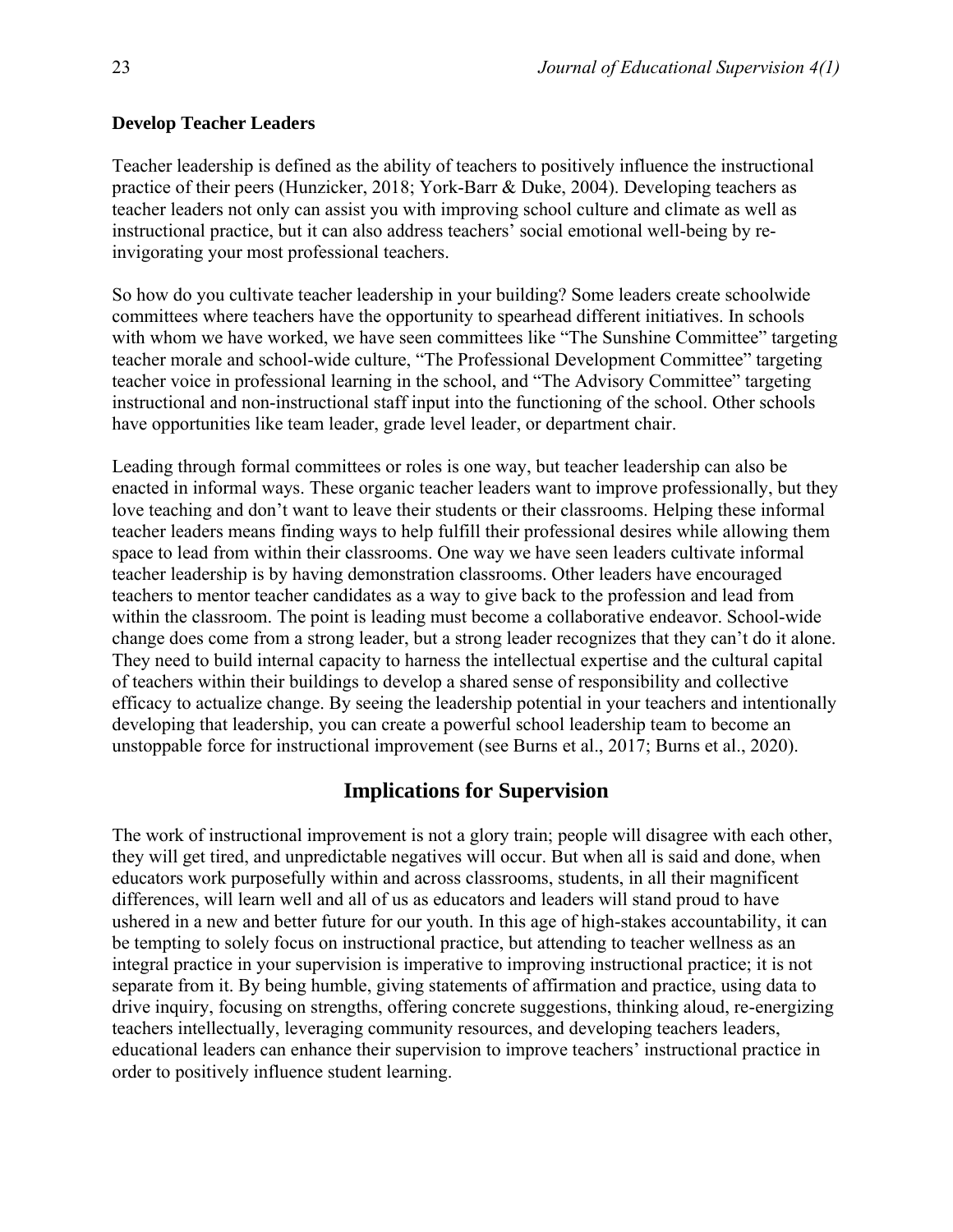#### **References**

- American Federation of Teachers (AFT, 2017). *2017 educator quality of work life survey*. [https://www.aft.org/sites/default/files/2017\\_eqwl\\_survey\\_web.pdf](https://www.aft.org/sites/default/files/2017_eqwl_survey_web.pdf)
- Burns, R. W., Johnson, W. W. III, & Hardin-Roberts, S. (2017). The Mort Teacher Leader Academy: Developing teacher leaders for urban schools together. In D. Yendol-Hoppey, D. A. Shanley, D. C. Delane, & D. Hoppey (Eds.), *Working together: Enhancing urban educator quality through school-university partnerships* (pp. 129–148). Information Age Publishing.
- Burns, R. W., Jacobs, J., & Yendol-Hoppey, D. (2020). A framework for naming the scope and nature of preservice teacher supervision in clinically-based teacher preparation: Tasks, high-leverage practices, and pedagogical routines of practice. *The Teacher Educator, 55*(2), 213-238*.* https:/[/doi.org/10.1080/08878730.2019.1682091](https://doi.org/10.1080/08878730.2019.1682091)
- Burns, R. W., Yendol-Hoppey, D., & Jacobs, J. (2015). High quality teaching requires collaboration: How partnerships can create a true continuum of professional learning for educators. *The Educational Forum, 79*(1), 53-67. <https://doi.org/10.1080/00131725.2014.971990>
- Gerwertz, C. (2019). 'I am a fool to do this job': Half of teachers say they've considered quitting. *Education Week*. [https://www.edweek.org/teaching-learning/i-am-a-fool-to-do](https://www.edweek.org/teaching-learning/i-am-a-fool-to-do-this-job-half-of-teachers-say-theyve-considered-quitting/2019/08?cmp=eml-enl-eu-news2&M=58902052&U=151336&UUID=b92235047cc9ab4ad75d60acae5d6054)[this-job-half-of-teachers-say-theyve-considered-quitting/2019/08?cmp=eml-enl-eu](https://www.edweek.org/teaching-learning/i-am-a-fool-to-do-this-job-half-of-teachers-say-theyve-considered-quitting/2019/08?cmp=eml-enl-eu-news2&M=58902052&U=151336&UUID=b92235047cc9ab4ad75d60acae5d6054)[news2&M=58902052&U=151336&UUID=b92235047cc9ab4ad75d60acae5d6054](https://www.edweek.org/teaching-learning/i-am-a-fool-to-do-this-job-half-of-teachers-say-theyve-considered-quitting/2019/08?cmp=eml-enl-eu-news2&M=58902052&U=151336&UUID=b92235047cc9ab4ad75d60acae5d6054)
- Glickman, C., & Burns, R.W. (2020). *Leadership for learning: How to bring out the best in every teacher* (2nd ed.). ASCD.
- Grove, G. T. (2017). *The success analysis protocol for individuals.* School Reform Initiative. [https://www.schoolreforminitiative.org/download/success-analysis-protocol-for](https://www.schoolreforminitiative.org/download/success-analysis-protocol-for-individuals/)[individuals/.](https://www.schoolreforminitiative.org/download/success-analysis-protocol-for-individuals/)
- Hunzicker, J. (2018). *Teacher leadership in professional development schools.* Emerald Publishing.
- Kurtz, H. (2021). Teachers are more stressed out than ever, even amid promising developments, survey shows. *Education Week*. [https://www.edweek.org/teaching-learning/teachers-are](https://www.edweek.org/teaching-learning/teachers-are-more-stressed-out-than-ever-even-amid-promising-developments-survey-shows/2021/05)[more-stressed-out-than-ever-even-amid-promising-developments-survey-shows/2021/05](https://www.edweek.org/teaching-learning/teachers-are-more-stressed-out-than-ever-even-amid-promising-developments-survey-shows/2021/05)
- Pajak, E. F. (2012). Willard Waller's sociology of teaching reconsidered: "What does teaching do to teachers?" *American Educational Research Journal, 49*(6), 1182-1213.
- York-Barr, J. & Duke, K. (2004). What do we know about teacher leadership? Findings from two decades of scholarship. *Review of Educational Research*, 74(3), 255-316.

#### **Author Biographies**

**Carl Glickman** is professor emeritus of education at the University of Georgia. His recent books are *Leadership for Learning: How to Bring Out the Best in Every Teacher*, co-authored with Rebecca West Burns, and *The Essential Renewal of America's Schools; A Leadership Guide for Democratizing Schools from the Inside Out*, co-authored with Ian M. Mette. His supervision book with Stephen Gordon and Jovita Ross-Gordon, now in its 10th edition, was selected as the best educational administration textbook of all time by Book Authority.